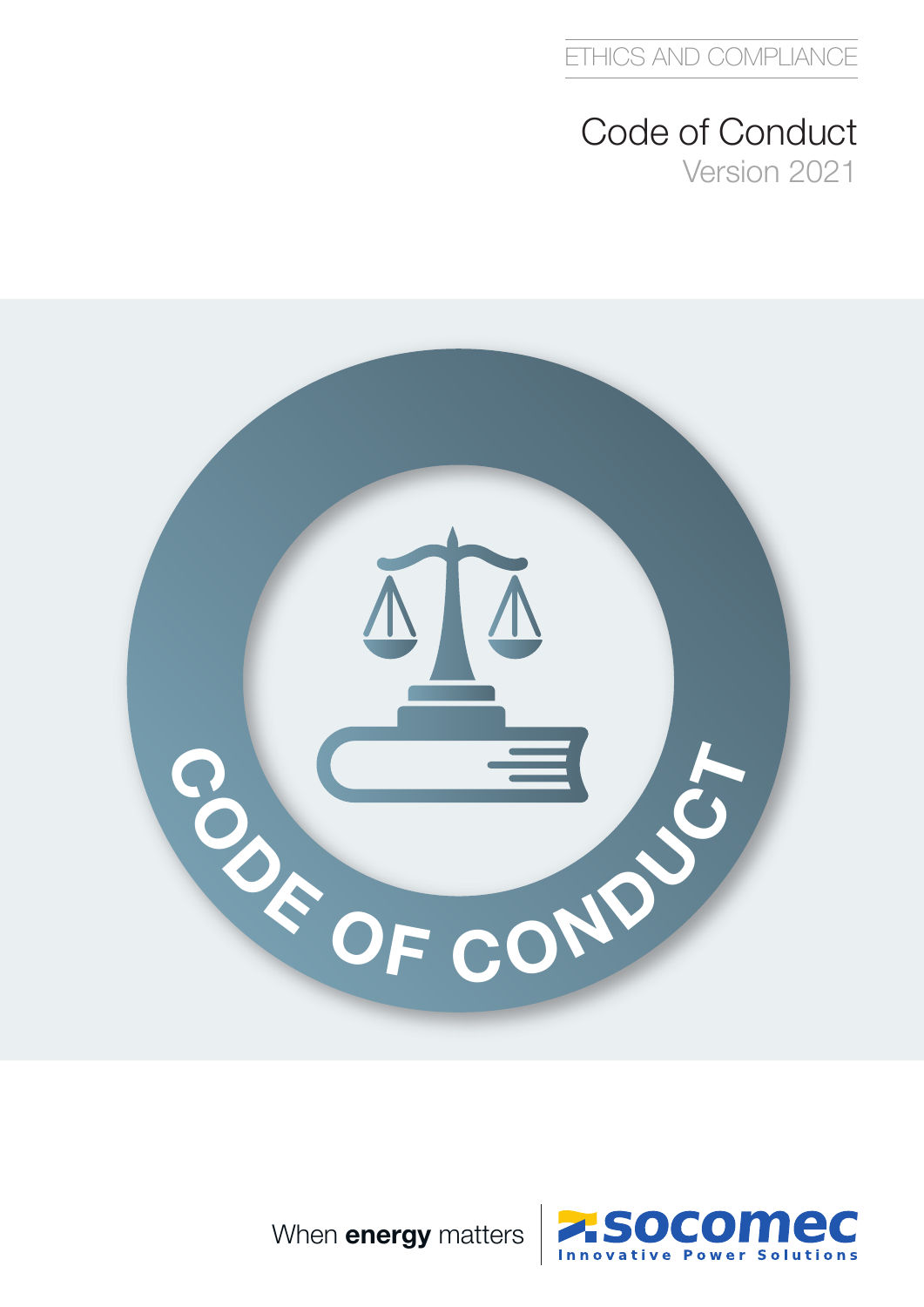

"Our reputation stems from nearly a century of history, our acclaimed technical expertise and the quality of our relationships borne by the employees of our company and its partners.

This human dimension, initiated by the founders of SOCOMEC Group, has forged over time the values in which the company recognizes itself and which guide its activity: Openness, Commitment and Responsibility.

This Code of Conduct confirms our Responsibility. It establishes our commitment to integrity and our respect for the rule of law and the individual. It is built on clear ethical rules. It is widely circulated to all Group collaborators and partners and enables each of us to take initiatives to further satisfy our customers each day. Michel KRUMENACKER,

Faced with a demanding and fast-moving market, our Code of Conduct consolidates the essential relationship of trust that we must maintain with all Group stakeholders.

The Group will improve its performance and ensure its long-term sustainability through the exemplary and irreproachable behavior of all its collaborators and partners.

It is for this reason that we attach such great importance to this Code of Conduct."

Ivan STEYERT, Chief Executive Officer of SOCOMEC HOLDING SA

Deputy Chief Executive Officer of SOCOMEC SAS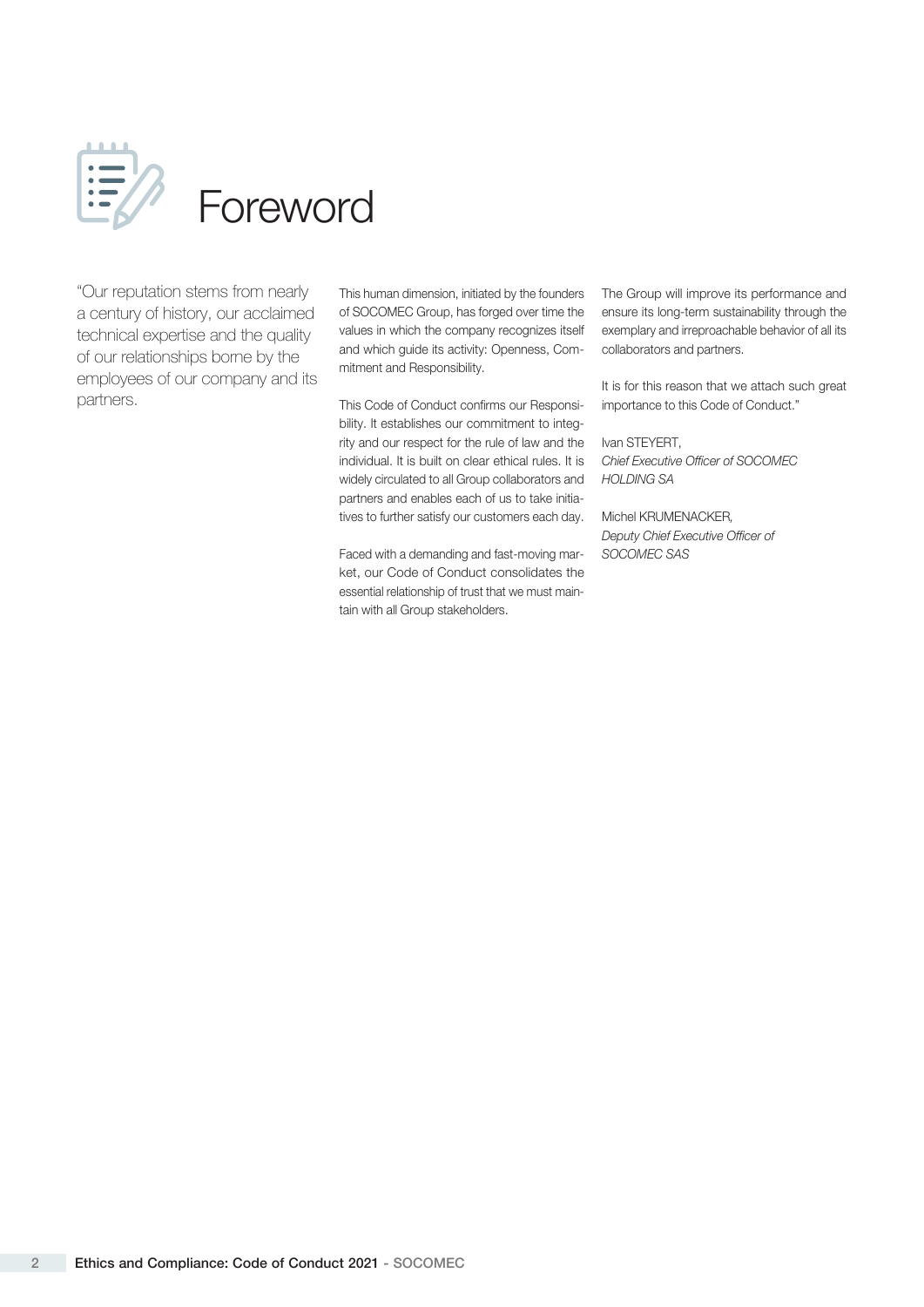

# The Code Of Conduct

### Who does the Code of Conduct apply to?

The Code of Conduct applies to:

- All collaborators of the SOCOMEC Group, be they permanent or occasional;
- SOCOMEC Group companies (including, advisory boards, managing directors…);
- All SOCOMEC partners.

In all of its international installations, representing as many different cultures and laws, SOCOMEC is committed to respecting the applicable regulations.

• All directors and legal representatives of the Some situations may be open to interpretation without limitation all members of executive or ceptable in certain countries may not be so in as certain behaviors deemed tolerated or acothers. Our Code of Conduct establishes the Group standards for a certain number of these particular situations and provides information on SOCOMEC's expectations and standards regarding ethics.

> Its contents will be updated according to the evolution of "field" situations and to the feedback we will have had.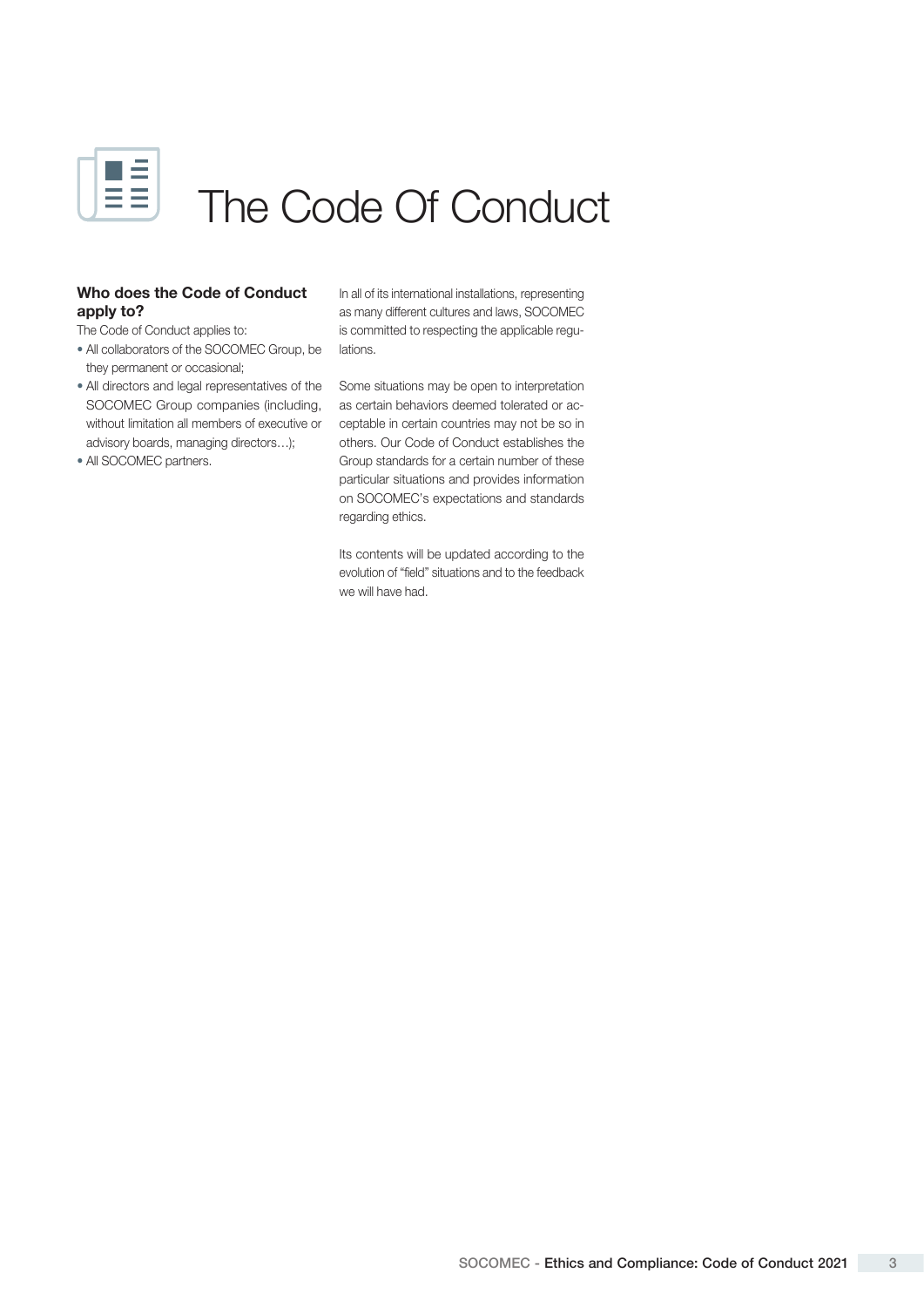

# 1. FOR AN ETHICAL RELATIONSHIP WITH OUR BUSINESS PARTNERS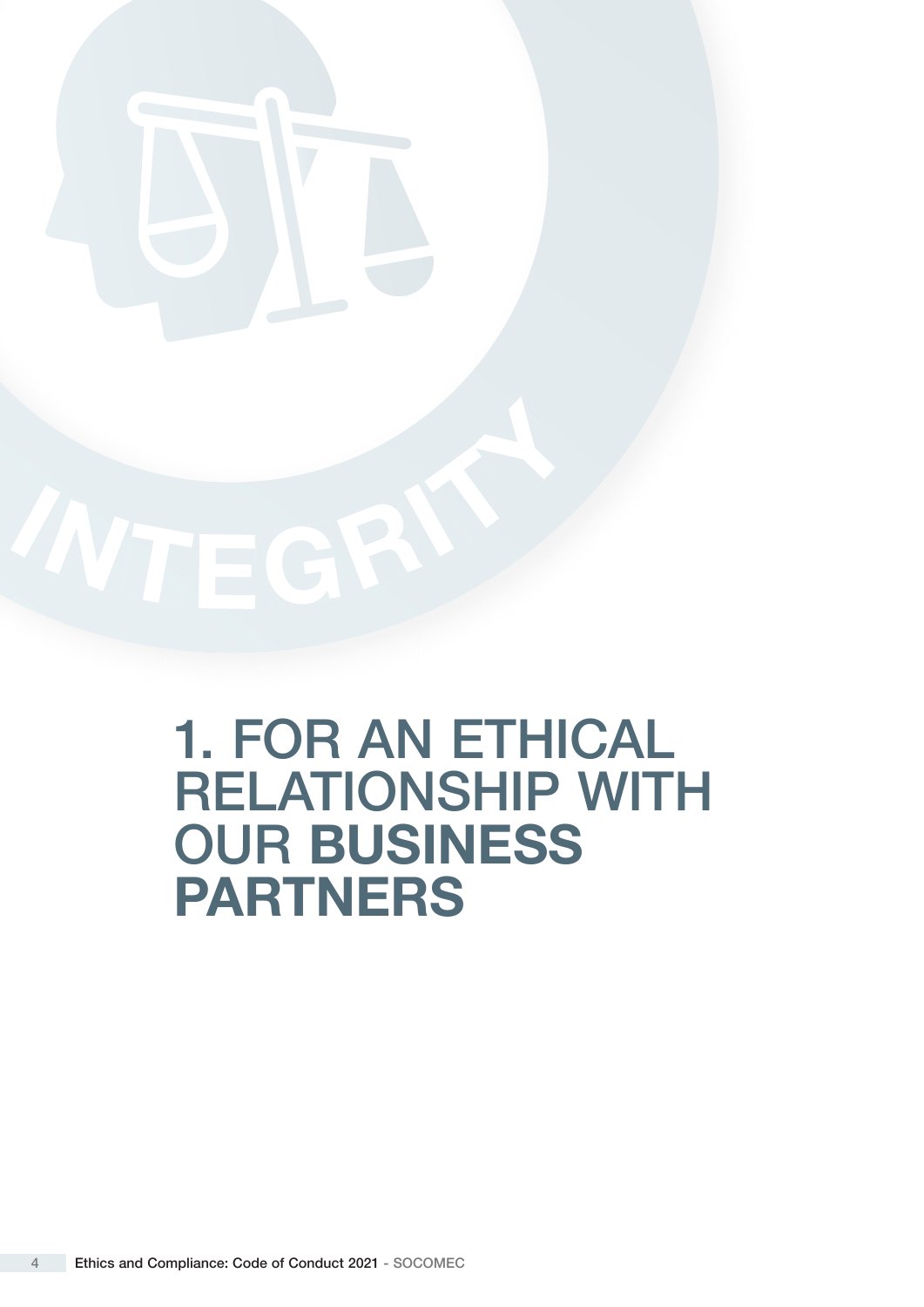

### **Gifts** and invitations

The exchange of gifts or invitations can contribute to the improvement of business relationships in the interest of the Group but may also generate a conflict between personal interests and professional duties.

### We must

- Ensure, when establishing a new business relationship that our partner has been informed of the SOCOMEC policy regarding gifts and invitations, as described in the following paragraphs. Likewise, we must enquire about our new partner's policy concerning this subject,
- Ensure that the gifts and invitations we offer are appropriate, reasonable, proportionate, legitimate and in compliance with SOCOMEC's ethical principles. The gifts offered must be approved by the hierarchy (N+2), and respect local laws,
- Inform the hierarchy (N+2) immediately of any gifts or invitations given or received,
- Question how the gift or invitation might be publicly perceived.

### We must not

- Accept gifts or invitations unless they are clearly of symbolic value. As an indication, a maximum value of 100€ may be acceptable, after validation by the hierarchy,
- Accept or give gifts in cash.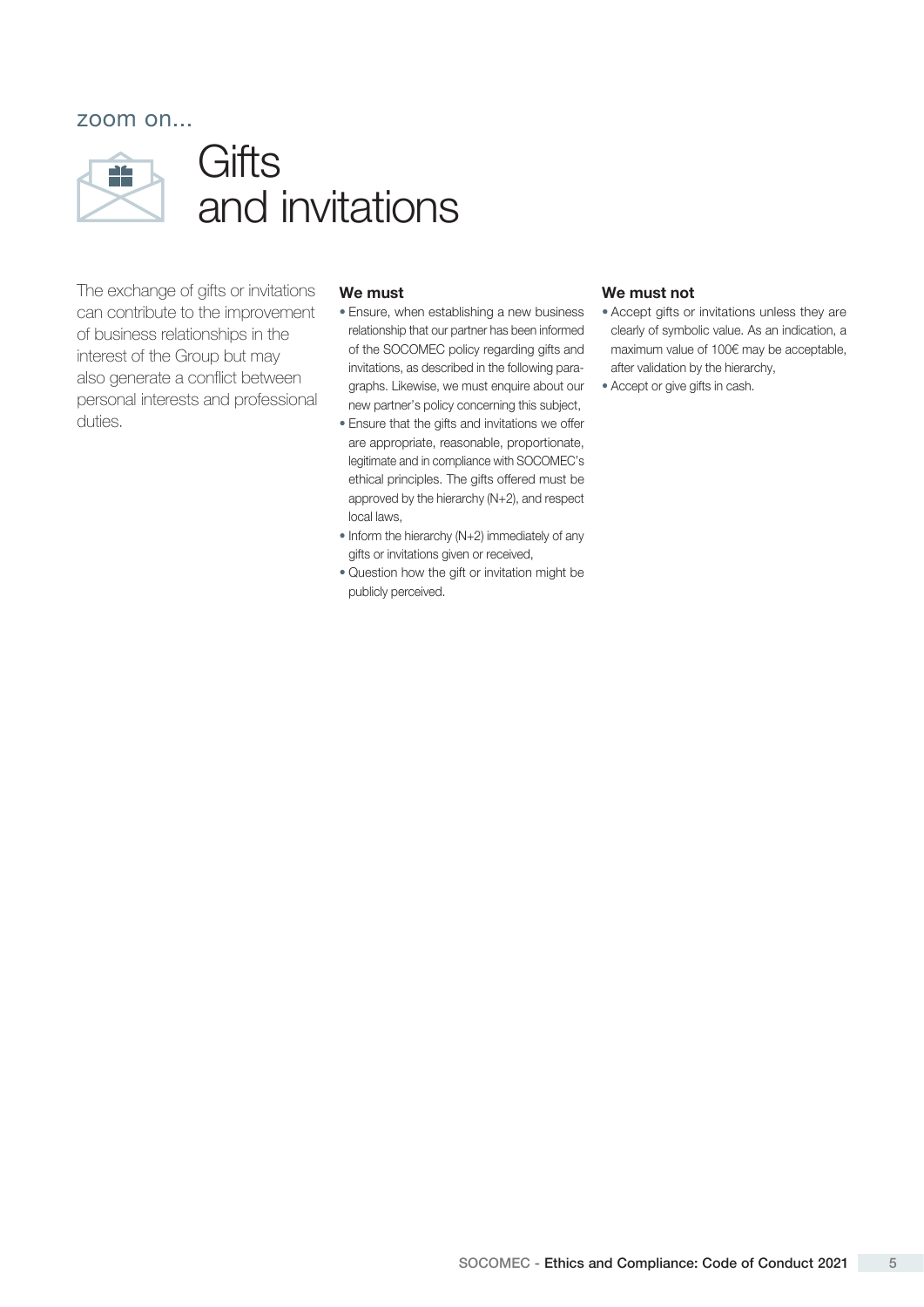

## Corruption, influence peddling, and "facilitation payments"

#### What is meant by corruption?

There are two types of corruption: "active" and "passive" corruption.

"Active corruption" means the act of promising, proposing, offering or requesting, directly or indirectly from a third party any undue advantage, monetary or otherwise, with the aim of accomplishing, delaying or failing to complete an act (for example in order to obtain or retain a tender), or any other undue advantage in the course of a business.

"Passive corruption" means the act of receiving from a third party, directly or indirectly, the same type of advantage with the same intent.

### What is meant by influence-peddling?

Influence peddling results from the direct or indirect proposal of offers, promises, donations, gifts or advantages with the intent of obtaining improper use of a person's influence.

### What is meant by facilitation payment?

Facilitation payments are non-official payments made to intermediaries or public agents with the intent of obtaining a market or contract, or accelerating the performance of formalities of any type.

Corruption (including passive corruption), influence-peddling and facilitation payments are not authorized in the SOCOMEC Group. We apply a "zero-tolerance" policy to any dealing of this nature as they are incompatible with our values and contrary to many legislations around the world.

#### We must

- Inform our partners and intermediaries about our anti-corruption policy from the very beginning of the business relationship and make sure of their commitment to respecting this policy, especially if they intend to represent us in regions with a high corruption risk,
- Immediately inform your manager and/or the Regional Commercial Director if you have been made aware of dealings likely to be illicit or contrary to our standards.

#### We must not

- Offer, promise or give money or other valuable thing (gifts, invitations...) to a public authority, political party, trade union or charitable organization representative or similar with the intent of obtaining an advantage of any kind for SOCOMEC,
- Offer, promise or give money or any other valuable thing (gifts, invitations…) to a collaborator or representative of another company which may cause them to fail to fulfil their obligations to their company,
- Accept or solicit money or any other valuable thing (gifts, invitations) which may cause you to fail to fulfil your obligations to SOCOMEC or which may be seen to influence a business relationship,
- Do not make use of intermediaries to circumvent the applicable laws and regulations. This requires careful selection and monitoring of our agents, consultants, subcontractors and other business partners.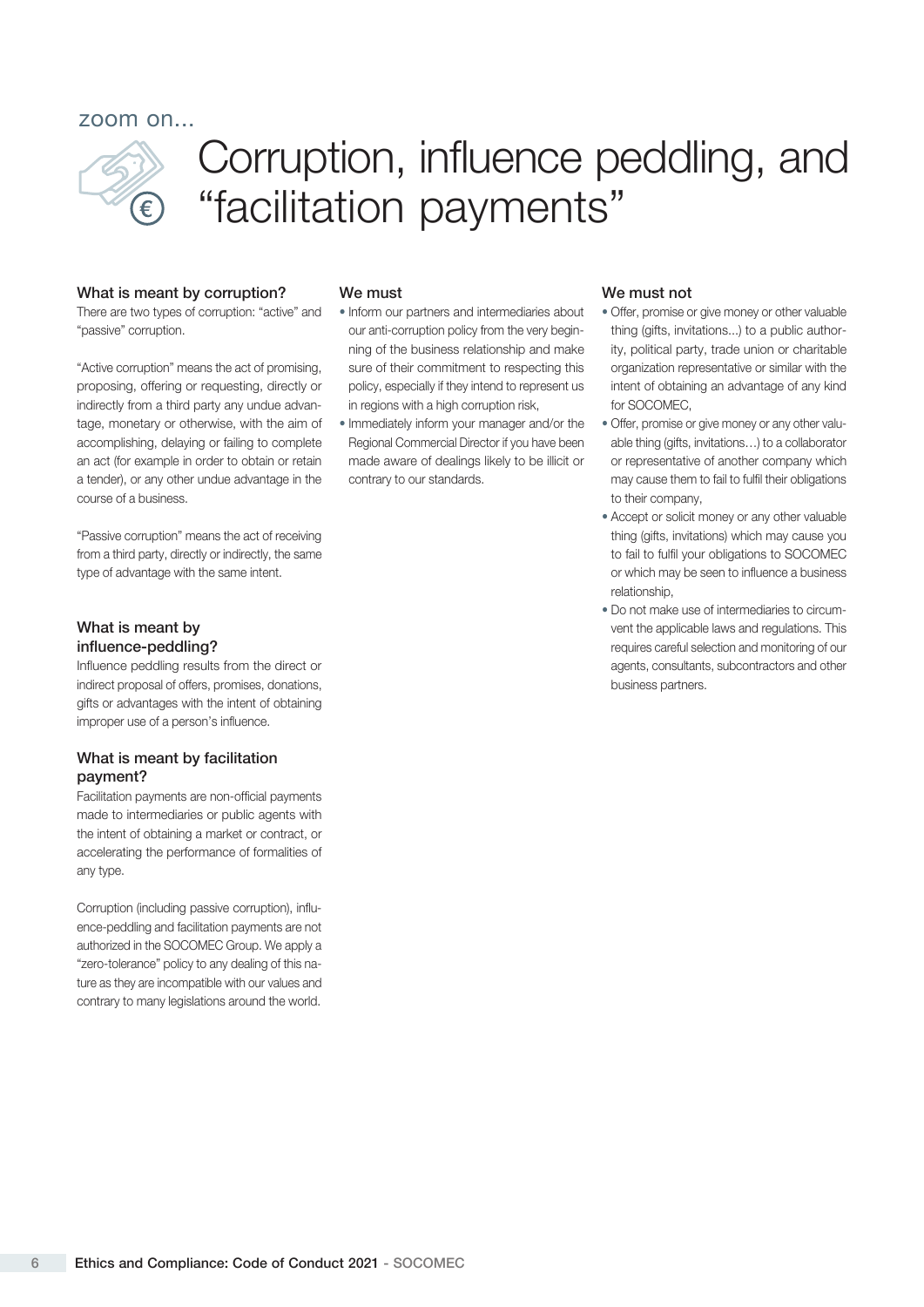**Competitors** 

It is in our interest to operate in a sector where business practices have a good reputation as this will reinforce our partners' trust in us. The sharing of "sensitive" information with our competitors (for example regarding subjects such as price, cost or marketing strategy) is strictly forbidden in many jurisdictions and could give the impression that we engage in manipulation or distortion of competition (such as price agreements, sharing of territory or market segments, etc.).

### We must

- Notify our managers without delay if we have fortuitously received or used confidential or exclusive information concerning our competitors, for which they or a third party are the legitimate owners,
- Abstain from any unfair or disloyal acts or behaviors depriving a competitor of a supply source or business opportunities,
- Abstain from discrediting our competitors (for example, by making false statements about their products or services).

### We must not

- Discuss with our competitors about any "sensitive" topic (e.g. price policy, offers, discounts, sale promotions, etc.),
- Encourage our business partners in an unfair manner to breach contracts they may have with our competitors,
- Collect information on competitors by illegal means and/or by failing to present ourselves clearly as a SOCOMEC employee,
- Authorize new employees to communicate confidential information about their previous employer(s), particularly if the employer is a competitor of SOCOMEC,
- Establishing contracts compelling a customer wishing to purchase one product, to purchase a second one (known as "related products and services").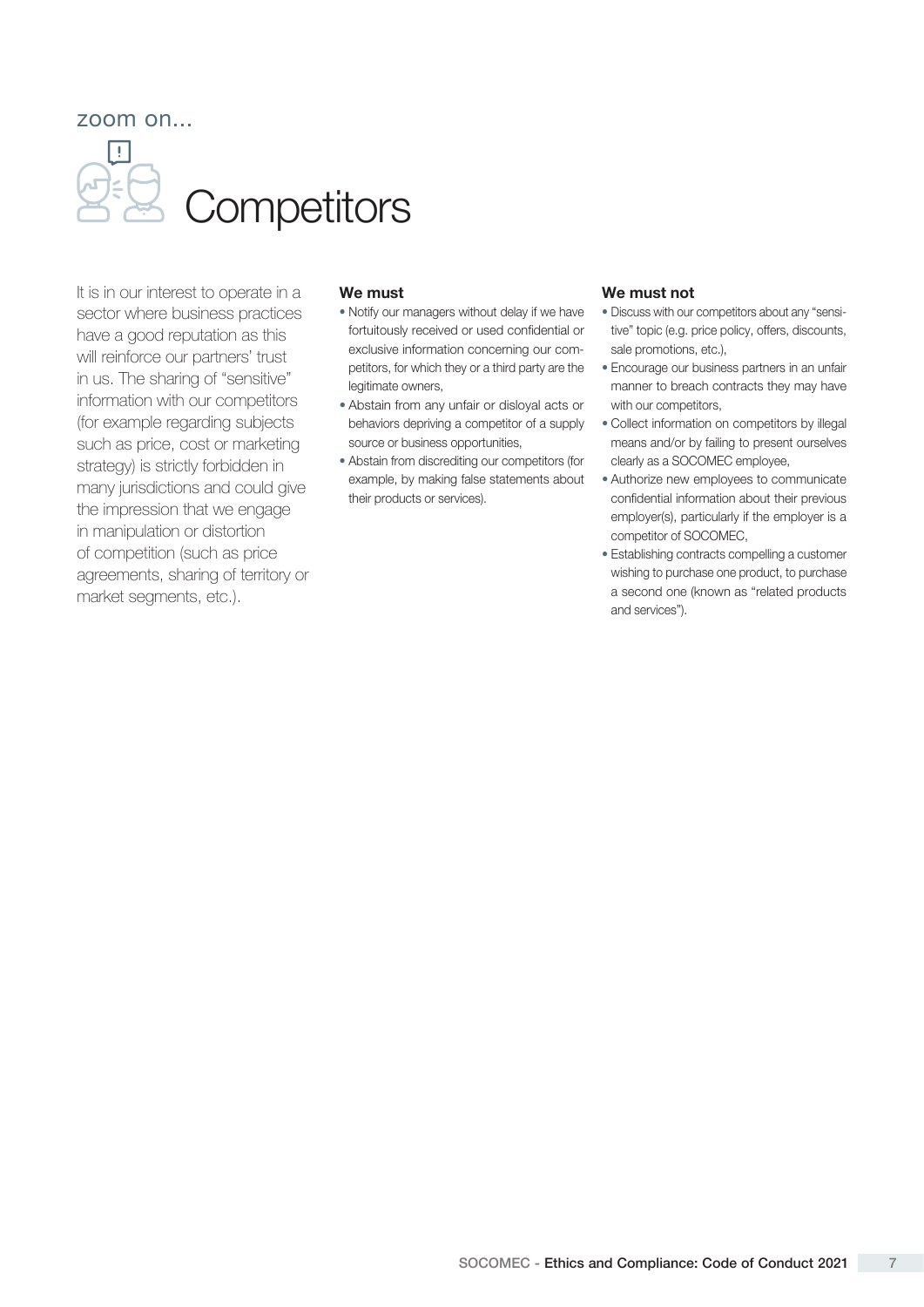

## Patronage and sponsorship

The sponsorship and partnership actions undertaken by the SOCOMEC Group are part of its approach to corporate citizenship and social responsibility. They are an important vehicle for the Group's ethical values.

comply with the values and strategic orientations of the SOCOMEC Group (citizen engagement, links to the local community, support for our collaborators and our professions etc.).

They may relate to many areas (cultural, educational, charitable…), but support for the following is expressly excluded from the perimeter: They may relate to many areas (cultural, educational, charitable, etc.) but support for the following is expressly excluded from the perimeter: political and religious activities, as well as any initiatives linked to organisms or companies with racist or xenophobic purposes, or which do not share or conflict with the Group's ethics.

The patronage or sponsoring decision is made by the Chief Executive Officer, in accordance with the Group's Human Resources, Communication and CSR policies.

These specific actions are only permitted if they SOCOMEC does not engage in any action that does not reflect its ethical principles and the Group's vision in terms of projects of general interest.

> Likewise, the selected actions must be in strict compliance with all local applicable laws.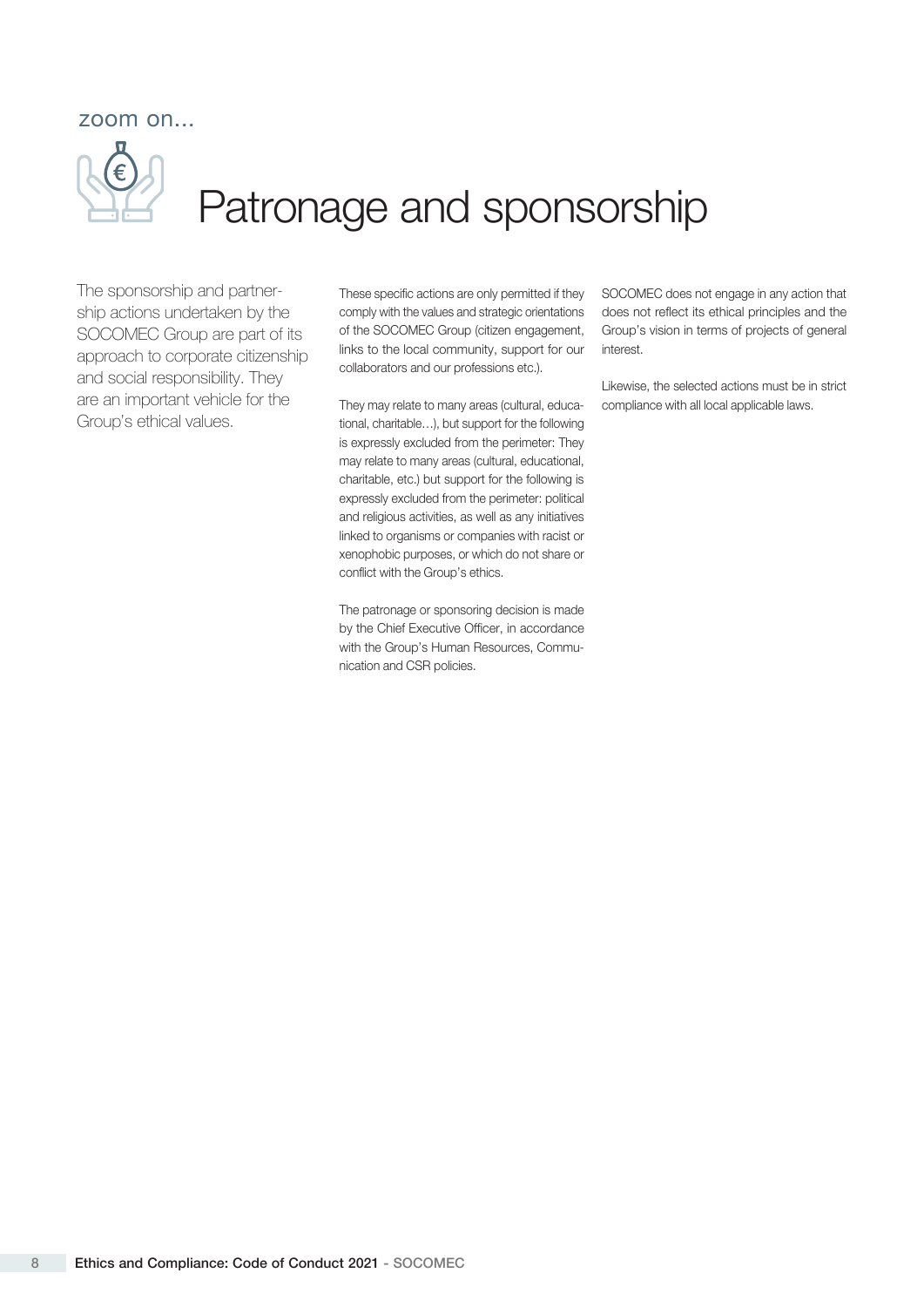

Compliance with regulations relating to the export control is a priority for the SOCOMEC Group. All partners must comply with the applicable national and international regulations and fulfil all obligations to obtain the required permits, certificates or authorizations and/or duly send the required notifications.

In particular, SOCOMEC Group partners must check and ensure, using appropriate measures, that:

- Fulfilling a contract will not lead to the violation of an embargo imposed by local law, the European Union, the United States of America and/or the United Nations, and that local legislations regarding trade with entities, people or organizations subject to sanctions are observed;
- The purpose of the contract is not intended to be used in the development or manufacturing of armaments of any kind or of nuclear weapons or technologies, or to be used in support of their development or manufacturing if such a use is subject to a ban, unless specific authorization is provided.

SOCOMEC reserves the right, any time after the emission of an offer, to refuse customer's purchase order if it deems it likely that the implementation of the contemplated transaction could lead to violations to the afore-mentioned regulation and/or legislation.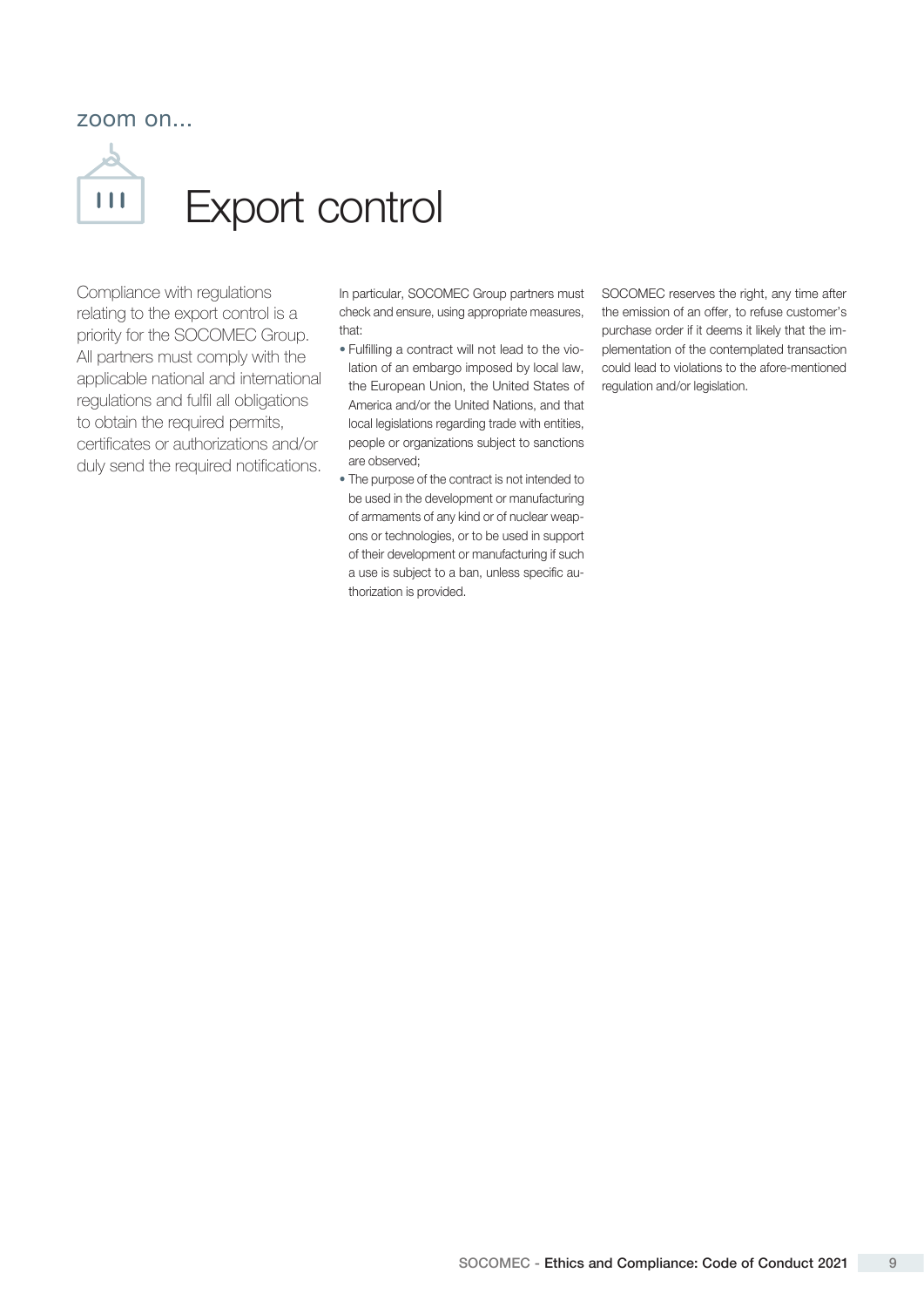

# Waste management

Protecting the environment is everyone's responsibility. SOCOMEC and its partners must always act in an effort to respect the environment. In this regard, they must respect the laws and regulations and the SOCOMEC Group's internal measures.

Given that the regulations concerning the elimination of electric and electronic equipment waste ("WEEE") can vary depending on geographical location, the following instructions are useful to determine who must take responsibility for the collection and treatment of waste, and how it must be carried out:

• Contact the company which sold you the product: the company will know which WEEE regulations are applicable at this geographical location.

### Good to know

in certain cases, this company will be under legal obligation to organize and finance the waste collection and treatment. In other cases, it will be able to advise on the best way to dispose of the waste.

• Contact the local authority responsible for the collection and treatment of waste: the authority will know the procedure to follow and provide information on the applicable restrictions and collection points.

If the electric and electronic equipment waste management falls to the SOCOMEC Group according to the regulations applicable to the location of the waste, the partner must contact SOCOMEC to warn of the WEEE-generating product's end of life. The partner must also ensure all measures are taken to separate and make the WEEE available in preparation for its collection by a SOCOMEC-mandated person. The partner must furthermore transfer this information and these obligations to each successive buyer, and if required, to the product's end-user.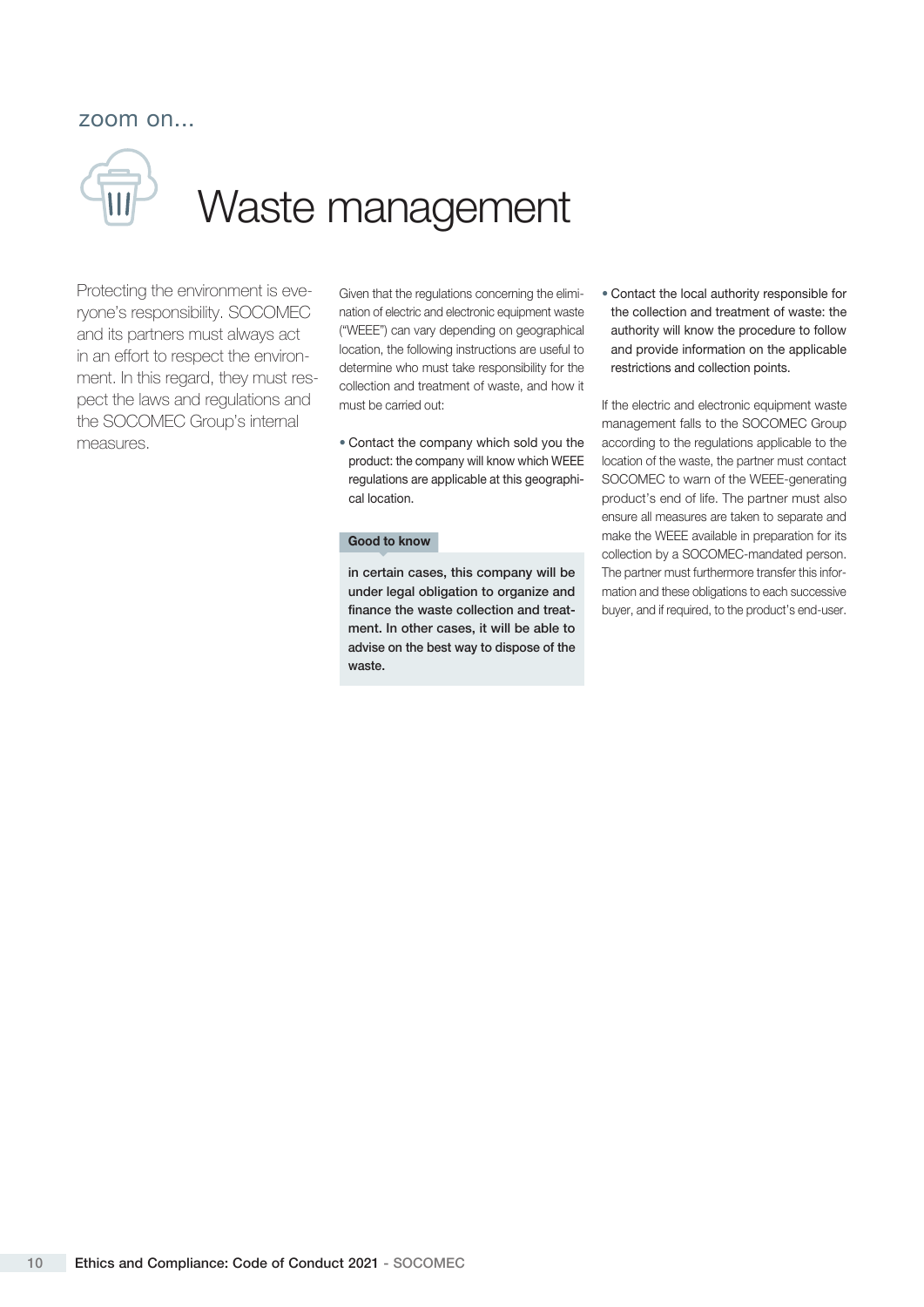

# 2. FOR THE **EFFECTIVE** IMPLEMENTATION OF OUR ETHICAL **POLICY**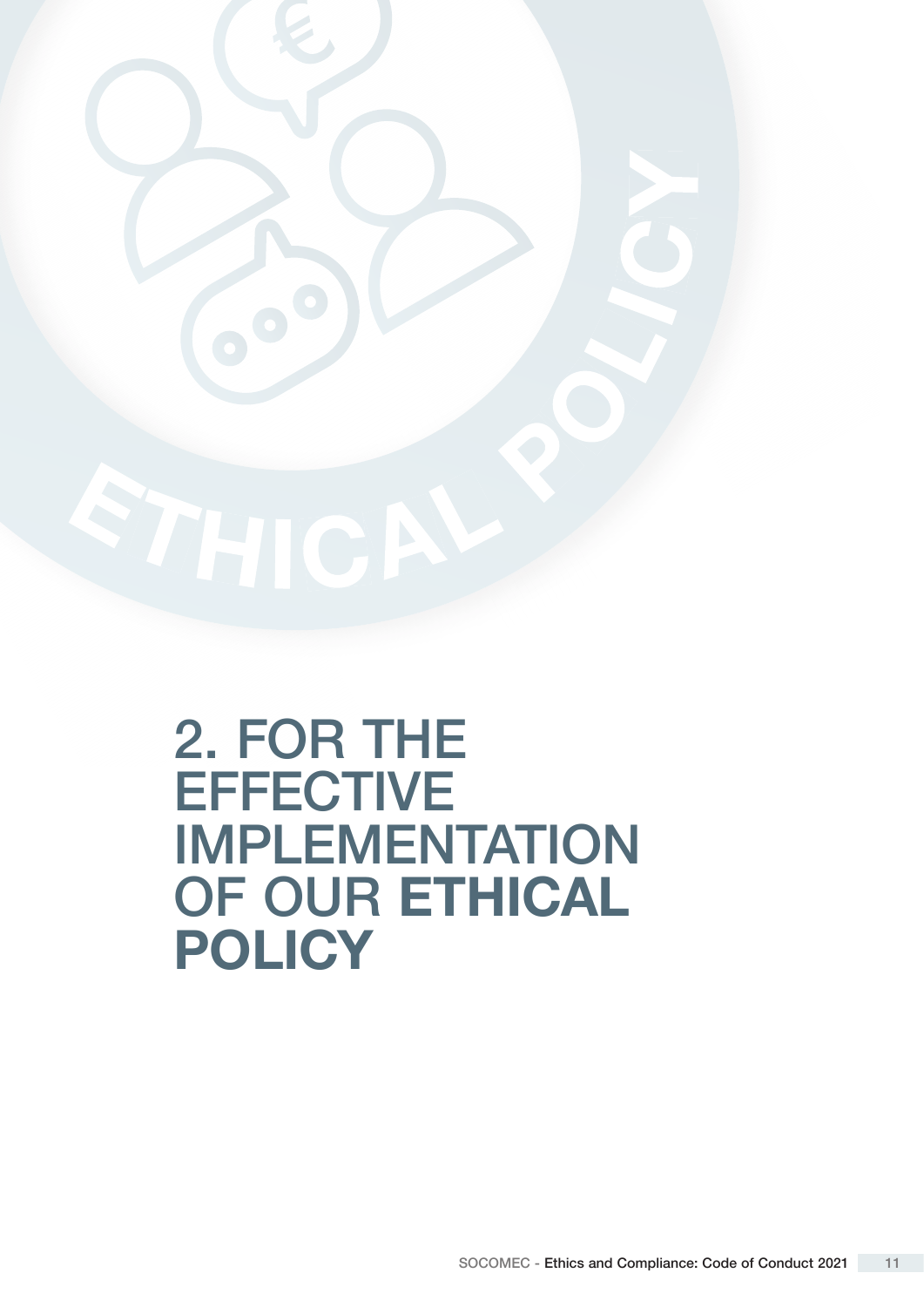

### **Corruption** prevention measures

SOCOMEC strictly condemns any behavior or action which constitutes or relates to corruption.

The implementation of a compliance program focused on the prevention and detection of corruption risks, as well as the monitoring and sanctioning of identified cases of corruption, are essential elements demonstrating our commitment to integrity in the conduct of our business around the world.

### Accounting control procedures

SOCOMEC has implemented a large number of controls and processes to prevent the risks of corruption and non-compliance with laws and regulations in its accounting and financial activities.

### Business partners' monitoring

SOCOMEC carries out controls and monitoring of its business partners through different steps:

- For suppliers: by comparing several commercial offers. Such offers are then subjected to hierarchical validation ;
- For all partners:
- Verifying that they satisfy SOCOMEC's technical, human, financial, regulatory and ethical requirements before establishing a business relationship by gathering information from partners and third parties (the "Know Your Business Partner" method);
- Monitoring their activities from an ethical point of view throughout the business relationship.

Our aim is to include social, societal and environmental criteria to our partner selection in addition to the conventional criteria of cost, quality, service, innovation and risk management.

The SOCOMEC Group requires its partners to respect and ensure respect from their own subcontractors for the following fundamental principles:

- Be open and transparent about their social and environmental policies,
- Respect the fundamental conventions of the International Labor Organization (ILO), the Organization for Economic Cooperation and Development (OECD) Guidelines and the United Nations Global Compact (UNGC) Principles.
- Accept the possibility of audits, both internal and external, commissioned by the SOCOMEC Group to verify the implementation of this Code of Conduct and if required, take corrective measures,
- Implement actions aiming to converge with best practices regarding social and environmental regulations.

### Training program

SOCOMEC has also developed a training program focused on the ethics and compliance for all SOCOMEC Group collaborators.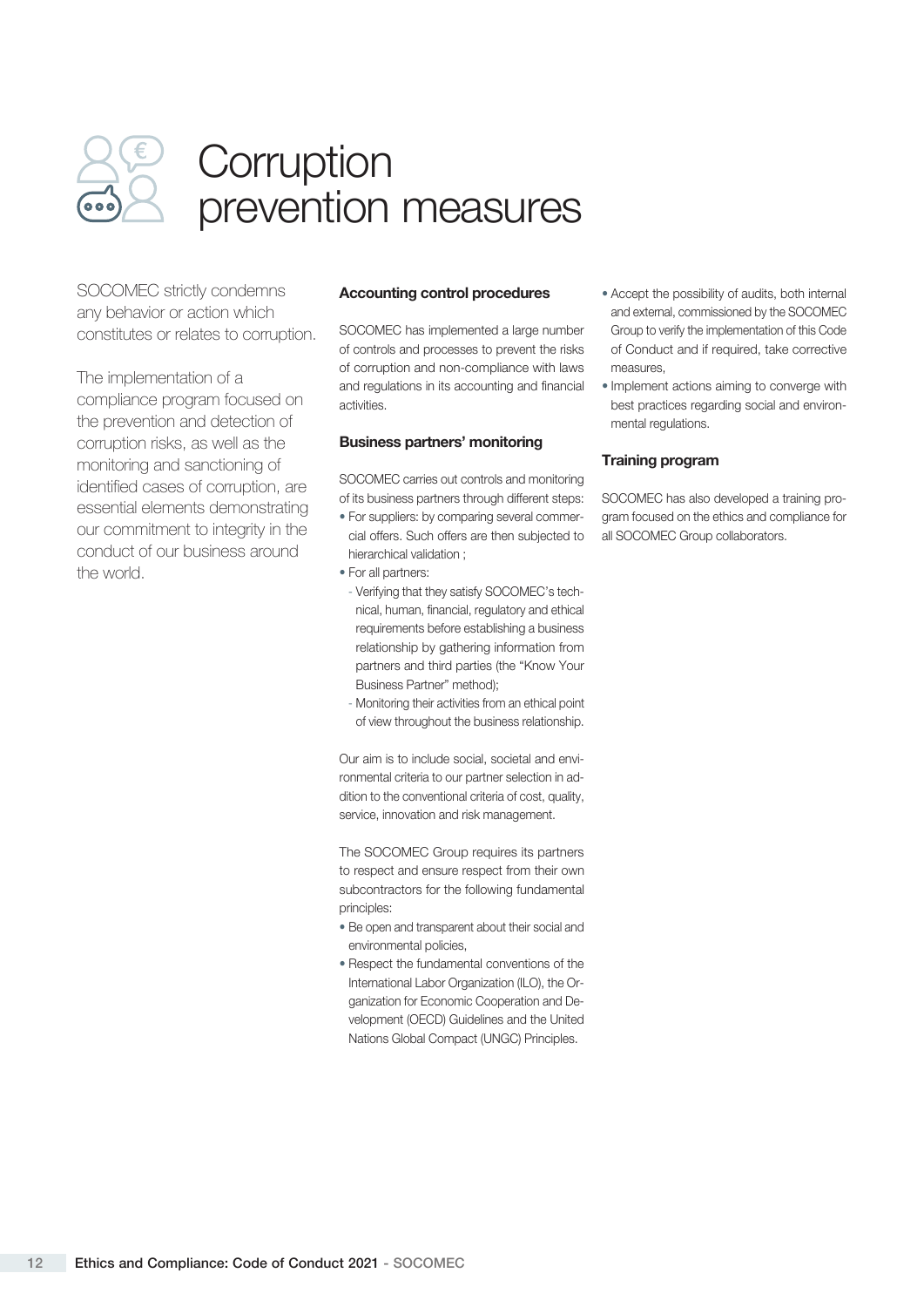

# Detecting corruption

Any employee or business partner of SOCOMEC may report facts contrary to the Code of Conduct or to laws and regulations of which he has personal knowledge. In the first instance and in order to benefit from the protective status granted by law, the whistleblower is invited to transmit his duly completed report form by sending a message to the e-mail address dedicated to ethical issues [\(ethics@socomec.com\)](mailto:ethics%40socomec.com?subject=). The whistleblowing form can be freely downloaded from SOCOMEC website [www.socomec.com.](https://www.socomec.com/rules-and-ethical-standards_en.html) The procedure for processing the report, the content of the facts reported as well as the identity of the whistleblower and of the person accused of the offence are kept strictly confidential.

### Monitoring measures

For many years, SOCOMEC has developed a culture of compliance by conducting regular audits of its many activities, both in France and internationally.

This may include, for example, external audits by local auditors to detect irregular and/or abnormal transactions.

Periodic internal audits are also carried out to monitor the evolution of the Group's compliance with the Code of Conduct.

### Control and sanction measures

SOCOMEC Group is committed to zero tolerance against any behavior in contradiction with this Code of Conduct. Employees infringing SOCOMEC Group rules or procedures may be subject to disciplinary sanctions proportionate to the seriousness of the breach. Similarly, any violation of the SOCOMEC ethical principles by a partner may lead to the immediate termination of the business relationship without any compensation whatsoever for the business partner resulting from this situation, and without prejudice to any rights or remedies to which SOCOMEC may be entitled to under the contract and/or any applicable law. Without prejudice to the above, SOCOMEC may request the implementation of an action plan by its partner with the aim to remedy the shortcomings observed and prevent the occurrence of further violations. SOCOMEC will assess the proposed action plan's pertinence in a reasonable manner while retaining the right to termination.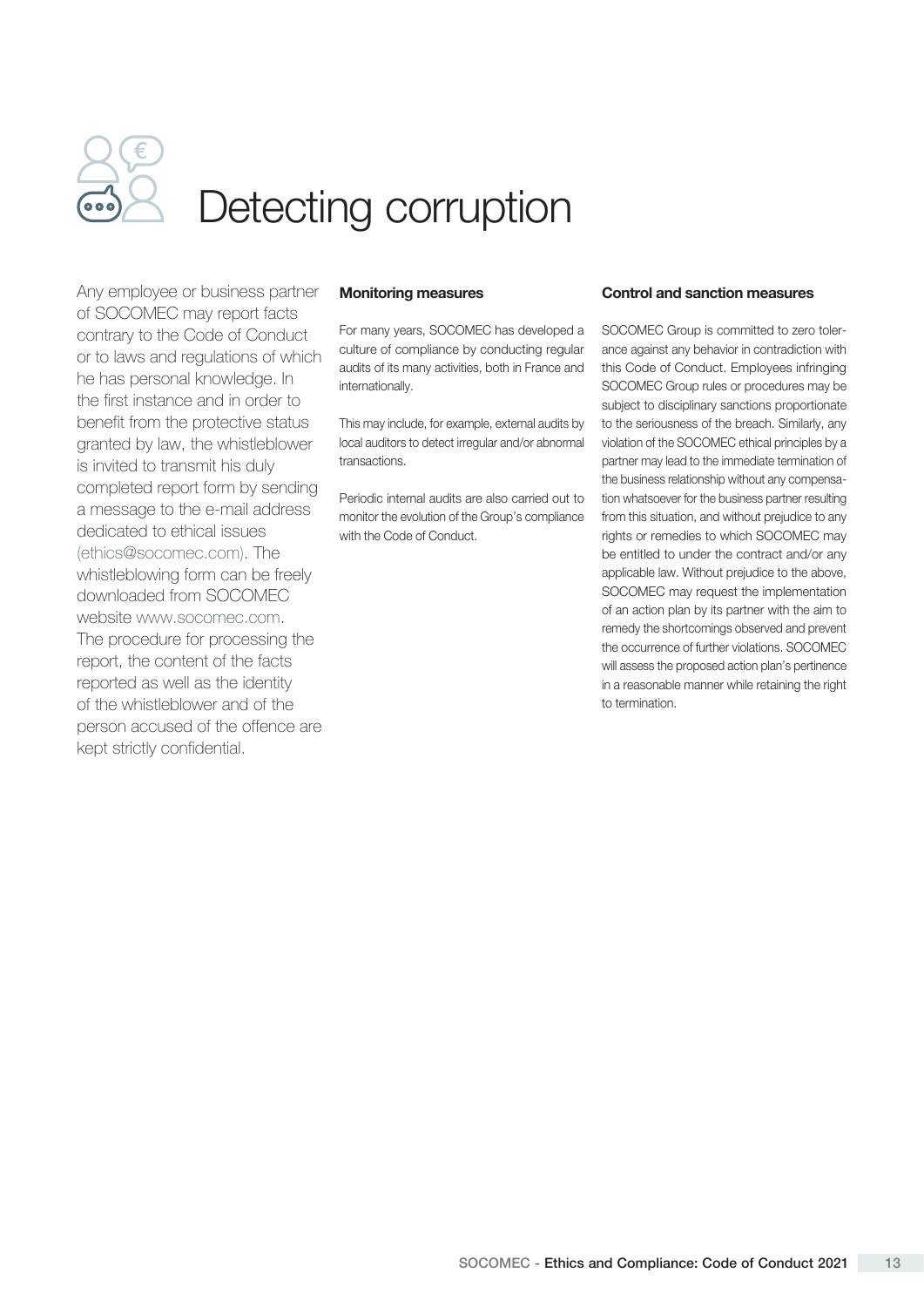

## The United Nations Global Compact

By adhering to the United Nations Global Compact in 2003, the SOCOMEC Group is committed to respecting and promoting the following ten principles within its activities and sphere of influence, relating to human rights, labor standards, the environment and the fight against corruption.

- 1. Promote and respect the protection of internationally proclaimed human rights.
- 2. Ensure that our partners are not complicit in human rights abuses.
- 3. Uphold the freedom of association and the bargaining.
- and compulsory labor.
- 5. Uphold the effective abolition of child labor.
- 6. Uphold the elimination of discrimination with respect to employment and occupation.
- 7. Support a precautionary approach to environmental challenges.
- 8. Undertake initiatives to promote greater environmental responsibility.
- 9. Encourage the development and diffusion of environmentally-friendly technologies.
- 10.Work against corruption in all its forms, including extortion and bribery.

### Reference texts

- Universal Declaration of Human Rights
- ILO Declaration on Fundamental Principles and Rights at Work
- effective recognition of the right to collective Rio Declaration on Environment and Development
- 4. Uphold the elimination of all forms of forced United Nations Convention against Corruption